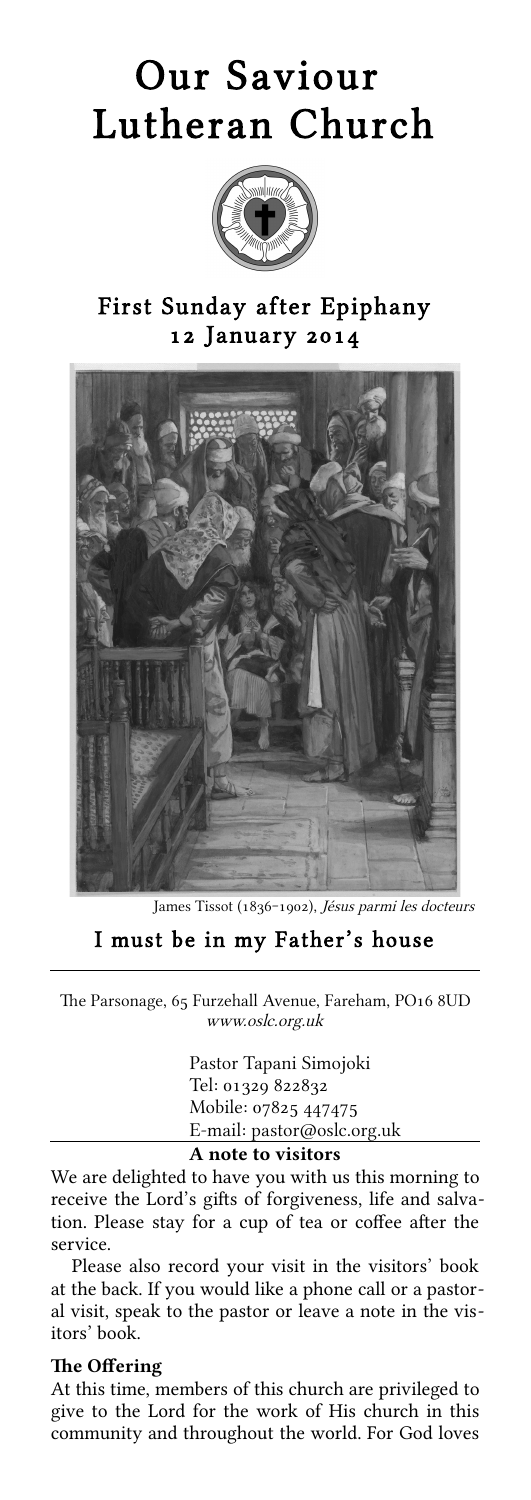a cheerful giver. Visitors should not feel obliged in any way to contribute to the offering plate.

#### Children in the Service

It is a delight and a privilege to have children in the service. Children as much as adults are members of God's family and Jesus welcomes litle children to Him.

There is a Sunday School for children during the sermon. The children leave at the beginning of the sermon and return to church after the prayers.

Please do not worry if your child will not sit still or quietly throughout the service. Most young children won't manage that! There is plenty of space at the back of the room. If you do need to take a child outside, the smaller room is available for that purpose.

#### Holy Communion

We believe that in the Lord's Supper, we eat and drink the true body and blood of Jesus in and with the bread and the wine, according to Jesus' own words. We also believe that those who participate in Holy Communion in a particular congregation should be in agreement in the confession of the faith.

If you are visiting us and wish to receive the Lord's Supper, please speak to the pastor before the service. Everyone is welcome to come forward to receive a blessing.

Our teaching on this matter is explained in more detail in the little leaflet, 'Why Closed Communion?' which is available at the back of the church.

Thank you for honouring our beliefs.

#### A note on the service:

The outline of the service is given in this bulletin. The congregation stands for the parts of the service printed in italics and sits for the rest.

The numbers in the bulletin refer to page numbers in the order of service, or to hymns in the hymnal.

It helps to follow the service if you mark your place in the liturgy with this bulletin.

#### Explanation of Symbols:

**C** Congregation

P Pastor

- A Assisting minister
- T You may make the sign of the cross in remembrance of your baptism.
- **❖** You may bow at this point as a sign of reverence.

#### Divine Service **Booklet**

## <sup>397</sup> Hymn: As with Gladness

## <sup>2</sup> Confession and Absolution

#### Catechism

 $\mathbf{P}$  The Lord's Prayer, the Second Petition **C** Thy kingdom come.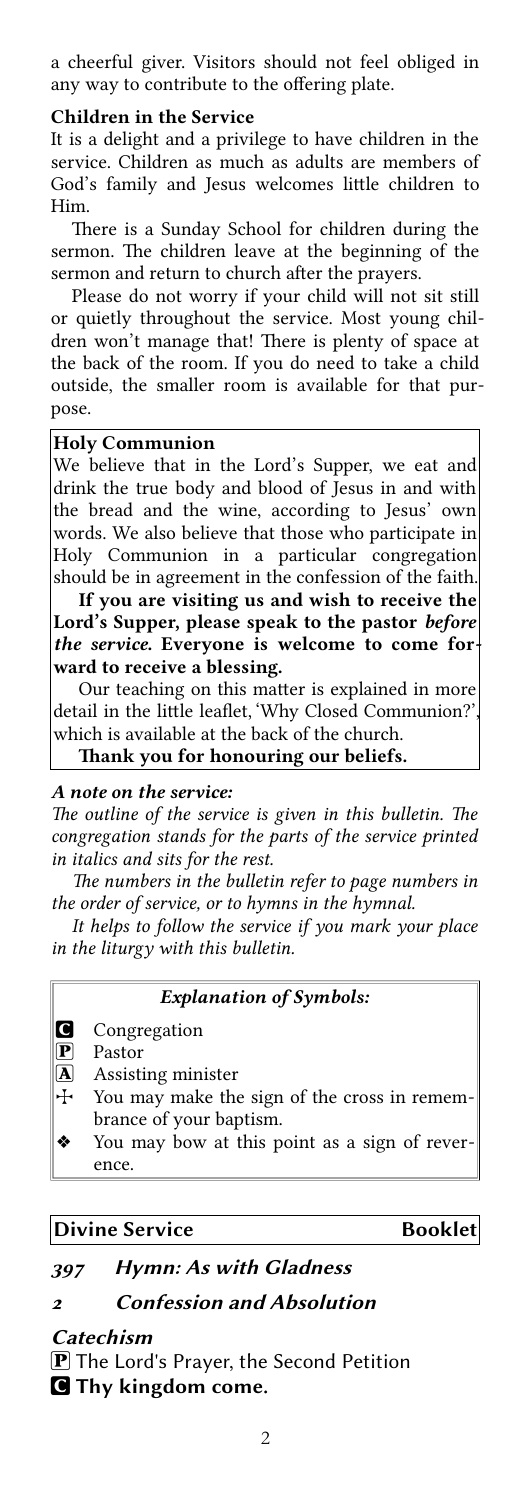$\bf{P}$  What does this mean?

- C The kingdom of God certainly comes by itself without our prayer, but we pray in this petition that it may come to us also.
- P How does God's kingdom come?
- G God's kingdom comes when our heavenly Father gives us His Holy Spirit, so that by His grace we believe His holy Word and lead godly lives here in time and there in eternity.

**Introit** (Ps. 100:1-5; antiphon: Is. 6:1, Rev. 19:6)

 $\overline{\phantom{a}}$  $\overline{\phantom{0}}$  $\boxed{\mathbf{A}}$  I saw the Lord sitting upon a throne high and | lifted up;\* and the train of his robe filled the | temple. Then I heard the voice of a great multitude | crying out,\* "Hallelujah! For the Lord our God the Al- | mighty reigns." C Make a joyful noise to the LORD, | all the earth!\* Serve the LORD with gladness! Come into his presence with | singing! A Know that the LORD, | he is God!' It is he who made us, and we are his; we are his people, and the sheep of his | pasture. C Enter his gates with thanksgiving, and his | courts with praise!\* Give thanks to him; | bless his name!  $\bf{A}$  For the LORD is good; his steadfast love endures for- | ever,\* and his faithfulness to all gener- | ations. C**❖**Glory be to the Father and | to the Son\* and to the Holy | Spirit, as it was in the be-  $|$  ginning,\* is now, and will be forever. | Amen  $\overline{A}$  I saw the Lord sitting upon a throne high and | lifed up;\* and the train of his robe filled the | temple. **C** Then I heard the voice of a great multitude | crying out,\* "Hallelujah! For the Lord our God the Al- | mighty reigns." <sup>3</sup> Kyrie & Gloria in excelsis

## <sup>3</sup> Salutation and Collect of the Day

O Lord, mercifully receive the prayers of Your people who call upon You and grant that they both perceive and know what things they ought to do and also may have grace and power faithfully to fulfil the same; through Jesus Christ, Your Son, our Lord, who lives and reigns with You and the Holy Spirit, one God, now and forever.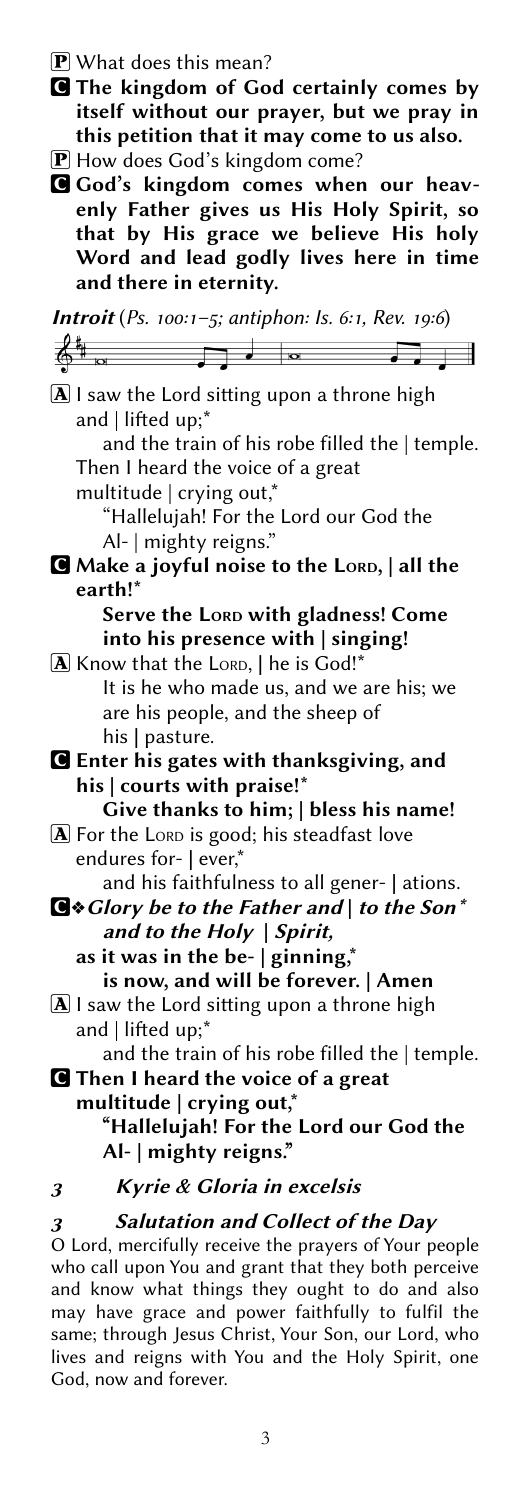## The Readings The Glory of the Lord Returns to the Temple in the Boy Jesus

In the days of Solomon, the Lord dwelt among His people in the temple. The glory of the Lord filled the house of the Lord in the form of a cloud (1 Kings 8:6–13). Now Jesus, who is the glory of the Lord in the flesh, enters the temple to show that He Himself is the everlasting temple and dwelling place of God (Luke 2:41–52). Our young Lord, true man, subject to Mary and Joseph, reveals Himself also to be true God, whose father is not Joseph but the Almighty Father in heaven. Jesus does this at the time of the Passover. For He came to be the sacrifcial Lamb of God who takes away the sin of the world. Even as He was found by his parents after three days, so He would later rise from the dead on the third day that the favour of God might rest also upon us. It is by these mercies of God that we present our bodies as a living sacrifce, holy and acceptable to God through Christ (Rom. 12:1–5).

## Old Testament Reading—1 Kings 8:6–13

<sup>6</sup> Then the priests brought the ark of the covenant of the LORD to its place in the inner sanctuary of the house, in the Most Holy Place, underneath the wings of the cherubim. <sup>7</sup> For the cherubim spread out their wings over the place of the ark, so that the cherubim overshadowed the ark and its poles. <sup>8</sup> And the poles were so long that the ends of the poles were seen from the Holy Place before the inner sanctuary; but they could not be seen from outside. And they are there to this day. <sup>9</sup> There was nothing in the ark except the two tablets of stone that Moses put there at Horeb, where the LORD made a covenant with the people of Israel, when they came out of the land of Egypt. "And when the priests came out of the Holy Place, a cloud filled the house of the LORD, "so that the priests could not stand to minister because of the cloud, for the glory of the LORD filled the house of the LORD.

<sup>12</sup> Then Solomon said, "The LORD has said that he would dwell in thick darkness. <sup>13</sup> I have indeed built you an exalted house, a place for you to dwell in forever."

## Gradual (Ps. 72:18, 3)

- $[A]$  Blessèd be the LORD, the God of | Israel,\* who alone does | wondrous things.
- C Let the mountains bear prosperity for the | people,\*

## and the hills, in | righteousness!

## Epistle Reading—Romans 12:1–5

I appeal to you therefore, brothers, by the mercies of God, to present your bodies as a living sacrifice, holy and acceptable to God, which is your spiritual worship. <sup>2</sup>Do not be conformed to this world, but be transformed by the renewal of your mind, that by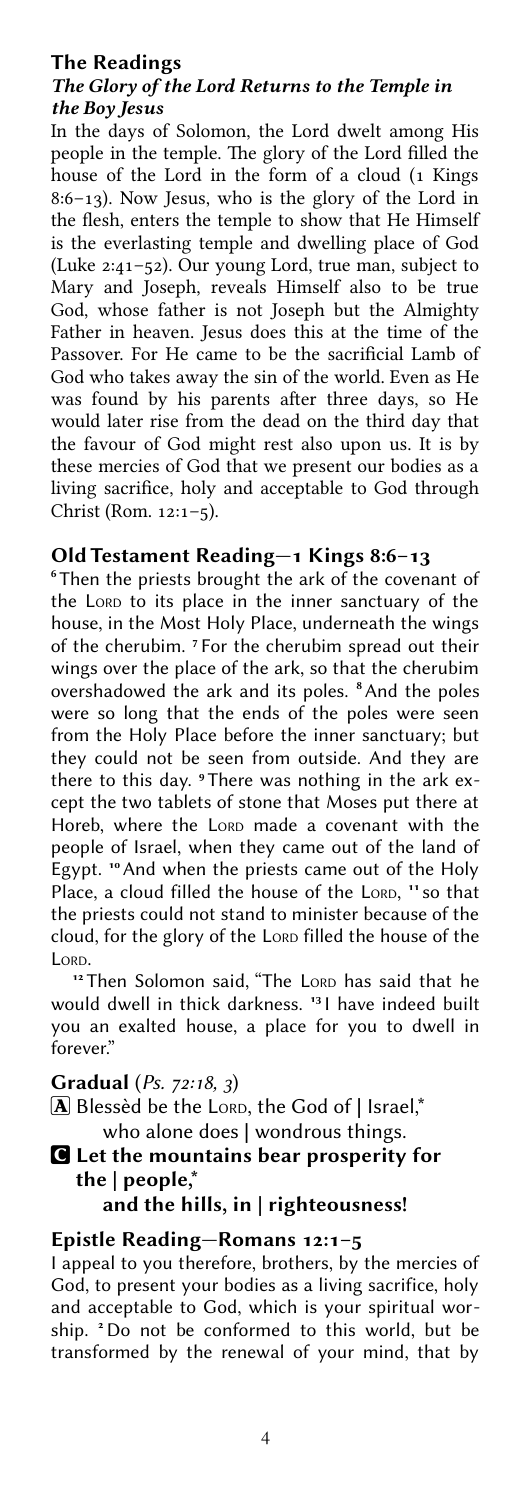testing you may discern what is the will of God, what is good and acceptable and perfect.

<sup>3</sup> For by the grace given to me I say to everyone among you not to think of himself more highly than he ought to think, but to think with sober judgement, each according to the measure of faith that God has assigned. <sup>4</sup> For as in one body we have many members, and the members do not all have the same function, <sup>5</sup> so we, though many, are one body in Christ, and individually members one of another.



**P** The  $\div$  holy Gospel according to St. Luke, the

second chapter.

G Glory to You, O Lord!

<sup>41</sup>Now [Jesus'] parents went to Jerusalem every year at the Feast of the Passover.<sup>42</sup> And when he was twelve years old, they went up according to custom. 43And when the feast was ended, as they were returning, the boy Jesus stayed behind in Jerusalem. His parents did not know it, <sup>44</sup> but supposing him to be in the group they went a day's journey, but then they began to search for him among their relatives and acquaintances, <sup>45</sup> and when they did not find him, they returned to Jerusalem, searching for him. <sup>46</sup> After three days they found him in the temple, sitting among the teachers, listening to them and asking them questions. <sup>47</sup> And all who heard him were amazed at his understanding and his answers. <sup>48</sup> And when his parents saw him, they were astonished. And his mother said to him, "Son, why have you treated us so? Behold, your father and I have been searching for you in great distress." <sup>49</sup>And he said to them, "Why were you looking for me? Did you not know that I must be in my Father's house?" <sup>50</sup> And they did not understand the saying that he spoke to them. <sup>51</sup> And he went down with them and came to Nazareth and was submissive to them. And his mother treasured up all these things in her heart.

<sup>52</sup> And Jesus increased in wisdom and in stature and in favour with God and man.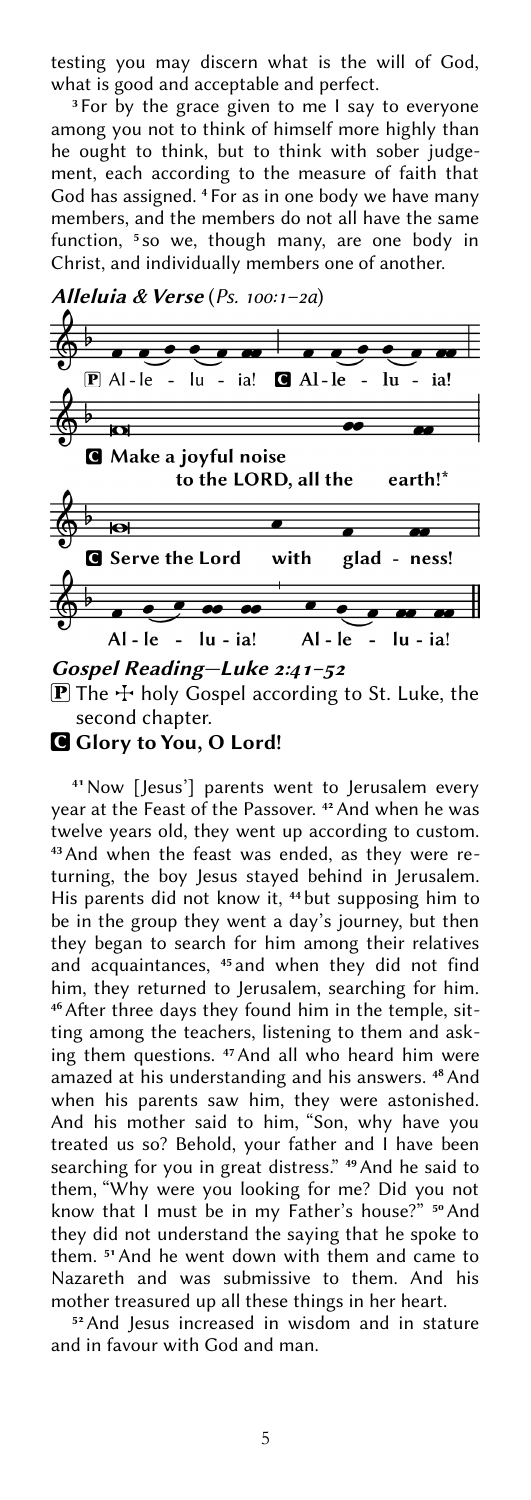5 The Nicene Creed

## 410 Hymn: Within the Father's House

#### Sermon

Hymn: Christ is the World's True Light

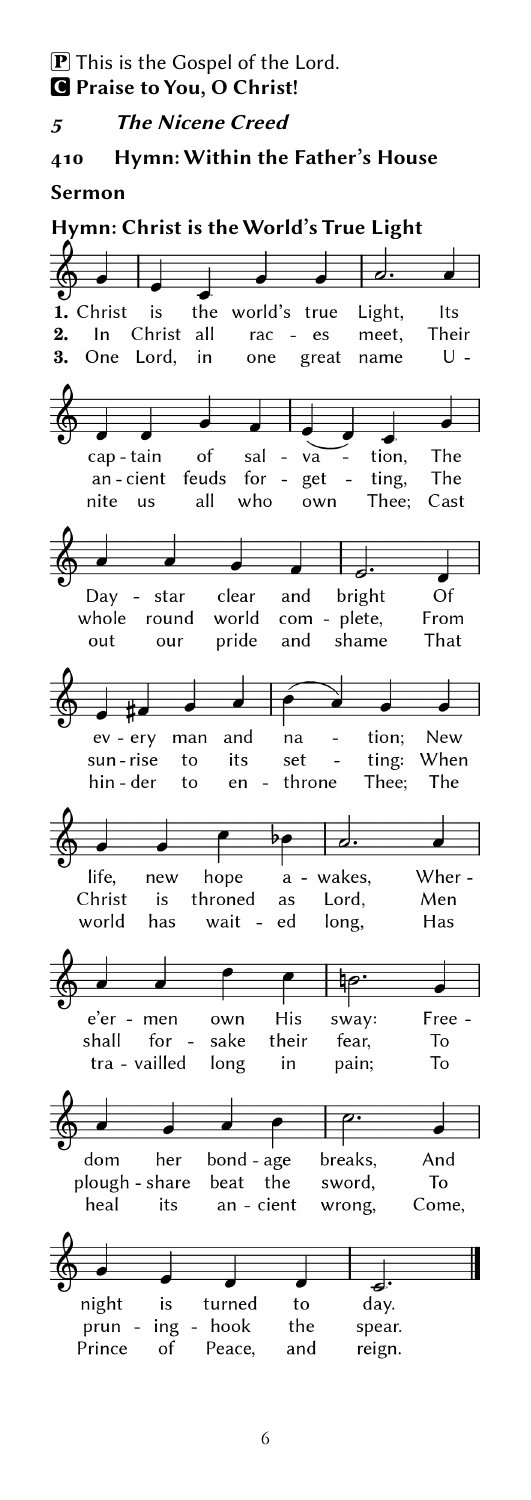## **Offering**

| 7  | <b>Prayer of the Church</b>          |
|----|--------------------------------------|
| 7  | <b>The Service of the Sacrament</b>  |
| 12 | <b>Benedicamus &amp; Benediction</b> |
|    | 816 Hymn: From All That Dwell        |
|    | $\sim$ 1 c 1 in                      |

Sunday School Presentation

## IN OUR PRAYERS

## **Members**

Ron; Barbara; all who are travelling **Family of members**

Diana (old age); Alex, Sarah & family; Jean (broken hip)

## **Friends of members**

Ilse Kelly (old age); Mike (unemployed); Trevor (unemployed); Claire and Phil (health); Helen Kriewaldt (stroke, breast cancer); Phil & Karen (distress); Ginny (depression); Rob (depression); Debra (depression); Brian (depression); Nigel (cancer); Lisa & family (cancer); Ray, Doreen & family (cancer); David Webb (cancer); Bob Waters (cancer); Ruth Simpson (cancer); Ronnie (cancer); Caroline (tumour); Sally (health); Leanne (health); Gina & family; Bim (broken hip); Boz & baby Natalia; Malcolm Groom; family of †Margaret Tustin

## **ELCE**

Bristol & Cheltenham Mission, Prs. Bessel & Flor, Commission on Theological & Social Concerns & ELCE University Students; Pr. McNally (cancer); Pr. Fry (health); Quirk family

## **The Church of God**

Catholic Parish of Fareham and Portchester; Lutherans in Africa, Pr. James May

## A READING FROM THE BOOK OF CONCORD THE AUGSBURG CONFESSION **ARTICLE III: THE SON OF GOD**

Our churches teach that the Word, that is, the Son of God, assumed the human nature in the womb of the blessed Virgin Mary. So there are two natures the divine and the human—inseparably joined in one person. There is one Christ, true God and true man, who was born of the Virgin Mary, truly sufered, was crucifed, died, and was buried. He did this to reconcile the Father to us and to be a sacrifce, not only for original guilt, but also for all actual sins of mankind.

He also descended into hell, and truly rose again the third day. Aferwards, He ascended into heaven to sit at the right hand of the Father. There He reigns and has dominion over all creatures. He sanctifes those who believe in Him, by sending the Holy Spirit into their hearts, to rule, comfort, and make them